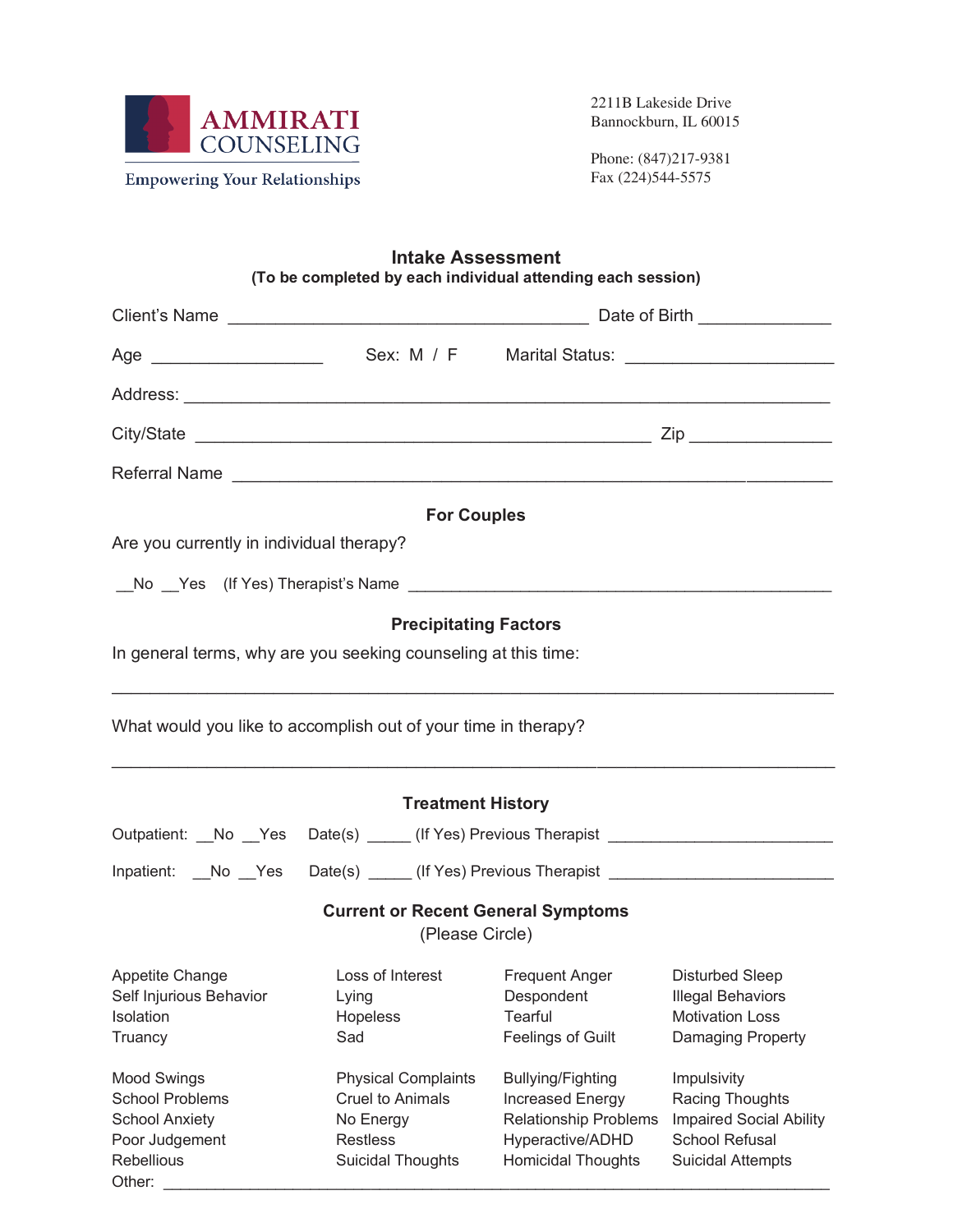

2211B Lakeside Drive Bannockburn, IL 60015

**Empowering Your Relationships** 

Phone: (847)217-9381 Fax (224)544-5575

## **Current or Recent Anxiety or OCD Symptoms**

(Please Circle)

| <b>Restless</b>         | <b>Panic Attacks</b> | <b>Obsessions</b> | Unable to Function         |
|-------------------------|----------------------|-------------------|----------------------------|
| Fears                   | Paranoid/Suspicious  | Worrying          | Ruminating                 |
| <b>Cleanliness</b>      | <b>Orderliness</b>   | Avoiding          | Hair Pulling               |
| <b>Skin Picking</b>     | Impulses/Tics        | Counting          | <b>Reassurance Seeking</b> |
| Checking                | Repeating            | Washing           | Hoarding                   |
| <b>Thought Spinning</b> | Trauma Flashbacks    | Other:            |                            |
|                         |                      |                   |                            |

## **Current or Recent Other Symptoms**

\_\_\_\_\_\_\_\_\_\_\_\_\_\_\_\_\_\_\_\_\_\_\_\_\_\_\_\_\_\_\_\_\_\_\_\_\_\_\_\_\_\_\_\_\_\_\_\_\_\_\_\_\_\_\_\_\_\_\_\_\_\_\_\_\_\_\_\_\_\_\_\_\_\_\_\_\_\_\_\_\_\_\_\_

\_\_\_\_\_\_\_\_\_\_\_\_\_\_\_\_\_\_\_\_\_\_\_\_\_\_\_\_\_\_\_\_\_\_\_\_\_\_\_\_\_\_\_\_\_\_\_\_\_\_\_\_\_\_\_\_\_\_\_\_\_\_\_\_\_\_\_\_\_\_\_\_\_\_\_\_\_\_\_\_\_\_\_\_

\_\_\_\_\_\_\_\_\_\_\_\_\_\_\_\_\_\_\_\_\_\_\_\_\_\_\_\_\_\_\_\_\_\_\_\_\_\_\_\_\_\_\_\_\_\_\_\_\_\_\_\_\_\_\_\_\_\_\_\_\_\_\_\_\_\_\_\_\_\_\_\_\_\_\_\_\_\_\_\_\_\_\_\_

\_\_\_\_\_\_\_\_\_\_\_\_\_\_\_\_\_\_\_\_\_\_\_\_\_\_\_\_\_\_\_\_\_\_\_\_\_\_\_\_\_\_\_\_\_\_\_\_\_\_\_\_\_\_\_\_\_\_\_\_\_\_\_\_\_\_\_\_\_\_\_\_\_\_\_\_\_\_\_\_\_\_\_\_ \_\_\_\_\_\_\_\_\_\_\_\_\_\_\_\_\_\_\_\_\_\_\_\_\_\_\_\_\_\_\_\_\_\_\_\_\_\_\_\_\_\_\_\_\_\_\_\_\_\_\_\_\_\_\_\_\_\_\_\_\_\_\_\_\_\_\_\_\_\_\_\_\_\_\_\_\_\_\_\_\_\_\_\_

Disoriented/Confused Hallucinations Delusions Aggression/Hostility **Severe Paranoia** Disorganized Thoughts Disorganized Speech Racing Thoughts False Beliefs Excited Behaviors **Memory Impairment** Mandering Wandering Other: \_\_\_\_\_\_\_\_\_\_\_\_\_\_\_\_\_\_\_\_\_\_\_\_\_\_\_\_\_\_\_\_\_\_\_\_\_\_\_\_\_\_\_\_\_\_\_\_\_\_\_\_\_\_\_\_\_\_\_\_\_\_\_\_\_\_\_\_\_\_\_\_\_\_\_\_\_\_

Any current or past eating disorder behaviors? \_\_\_\_\_\_\_\_\_\_\_\_\_\_\_\_\_\_\_\_\_\_\_\_\_\_\_\_\_\_\_\_\_\_

Any current or past substance abuse behaviors? \_\_\_\_\_\_\_\_\_\_\_\_\_\_\_\_\_\_\_\_\_\_\_\_\_\_\_\_\_\_\_\_\_\_\_\_\_\_\_\_\_\_\_\_

Current Withdrawal Symptoms: \_\_\_\_\_\_\_\_\_\_\_\_\_\_\_\_\_\_\_\_\_\_\_\_\_\_\_\_\_\_\_\_\_\_\_\_\_\_\_\_\_\_\_\_\_\_\_\_\_\_\_\_\_\_\_\_\_\_

Current Medical Conditions and Allergies: \_\_\_\_\_\_\_\_\_\_\_\_\_\_\_\_\_\_\_\_\_\_\_\_\_\_\_\_\_\_\_\_\_\_\_\_\_\_\_\_\_\_\_\_\_\_\_\_\_\_

## **Current Medications**

| Medication name and dosage | Prescribing MD |
|----------------------------|----------------|
| Medication name and dosage | Prescribing MD |
| Medication name and dosage | Prescribing MD |
| Medication name and dosage | Prescribing MD |
|                            |                |